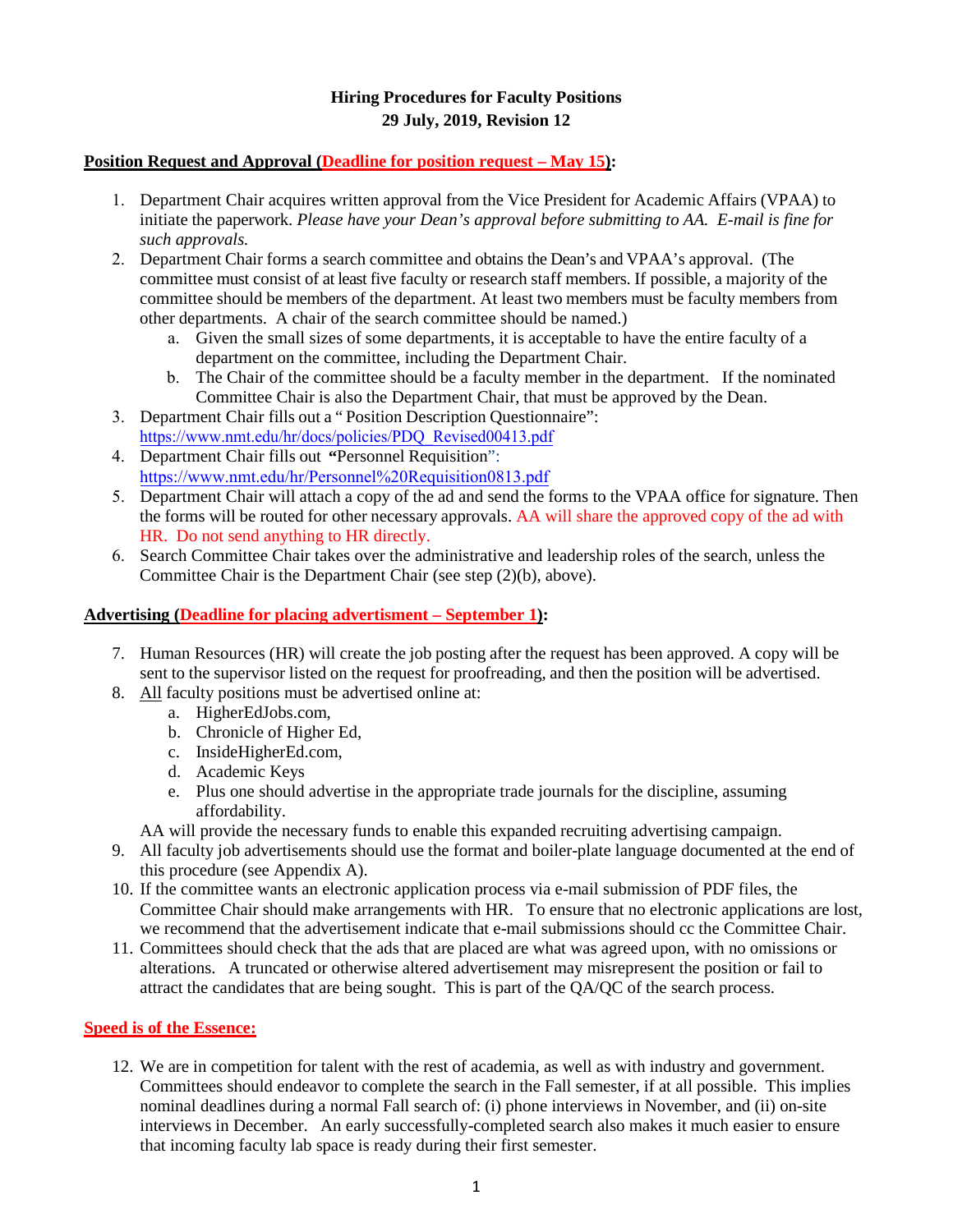### **Applicant Screening and Phone Interviews (Deadline for completion – December 15):**

- 13. HR Office will collect the applications; qualified applications will be sent to the Committee Chair who, in turn, will pass all of these applications on to the search committee.
- 14. General interview questions must be prepared by the committee and approved by Director of HR prior to calling any candidates. Questions should be tailored to the position description and job advertisement.
	- a. It is recommended that 5 or more standard questions be prepared in advance, submitted to HR and asked of all candidates.
		- i. Standardized questions are wise to prevent law suits over unequal treatment of candidates.
		- ii. In an effective interview, the candidate's response to the initial questions should lead to follow-up questions which may well vary between candidates (in fact, open-ended "standard questions" may be wise to elicit just such follow-ups).
		- iii. Also, each candidates CV is likely to raise a couple of obvious questions that may be unique to the candidates.
		- iv. The committee should NOT feel constrained by the standardized questions in pursuing such additional lines of inquiry.
	- b. The committee should ensure that they vet to HR any questions concerning eligibility to work in the U.S., or use the standard questions already approved by HR. These are, if you choose to use them:
		- i. Do you now, or will you in the future, require sponsorship (e.g. H-1B visa status, etc.) to work legally for New Mexico Tech?
			- 1. If you will require sponsorship, do you currently hold Optional Practical Training (OPT)?
			- 2. If you currently hold OPT, are you eligible for a 24-month extension of your OPT based upon a degree from a qualifying US institution in Science, Technology, Engineering, or Mathematics (STEM), as defined by Immigration & Customs Enforcement?
- 15. Search committee reviews applicants and selects semifinalists for phone interviews. (A good QA/QC practice to ensure that no applications are lost is to compare the committee's list of applicants to HR's list of applicants.)
- 16. Search committee holds phone interviews. Search committee should ensure that all committee members either are present or have access to the records of these interviews.

### **On-site Interviews (Deadline for completion of on-site interviews– February 15):**

- 17. Search committee recommends finalists (typically three) for on-site interviews. Department Chair, Dean and VPAA must approve the finalists, who will then be invited for interviews.
- 18. Interviews are held. Committee, with departmental administrative support, arranges for or coordinates with candidate for travel and interview logistics. See Appendix B for details.
	- a. Departments/Committees should ensure, to the maximum extent practicable, that someone picks up the candidate at the Albuquerque airport and takes them to their hotel in Socorro.
	- b. Throughout the interview process candidates should not be left to fend for themselves for any meal.
	- c. Search committee should ensure that all committee members have access to the candidates.
	- d. Also, each candidate should meet with (i) departmental faculty, (ii) student representatives of the department, (iii) College Dean\*, (iv) Dean of Graduate Studies\*, (v) VPAA\*, (vi) VPR&ED\*, and the Associate Director of HR\*. The committee may add to this list as they see fit.
	- e. Departments/Committees should ensure, to the maximum extent practicable, that someone returns the candidate to the Albuquerque airport.
- 19. Each person on the search committee must fill out the "Record of Interview**":** <http://www.nmt.edu/images/stories/hr/RecordInterviewRevised0316.pdf>for each candidate **or** the whole committee can fill out one form for each candidate but all the members of the committee must sign it.
- 20. The committee must solicit input from each of the parties that met with the candidates.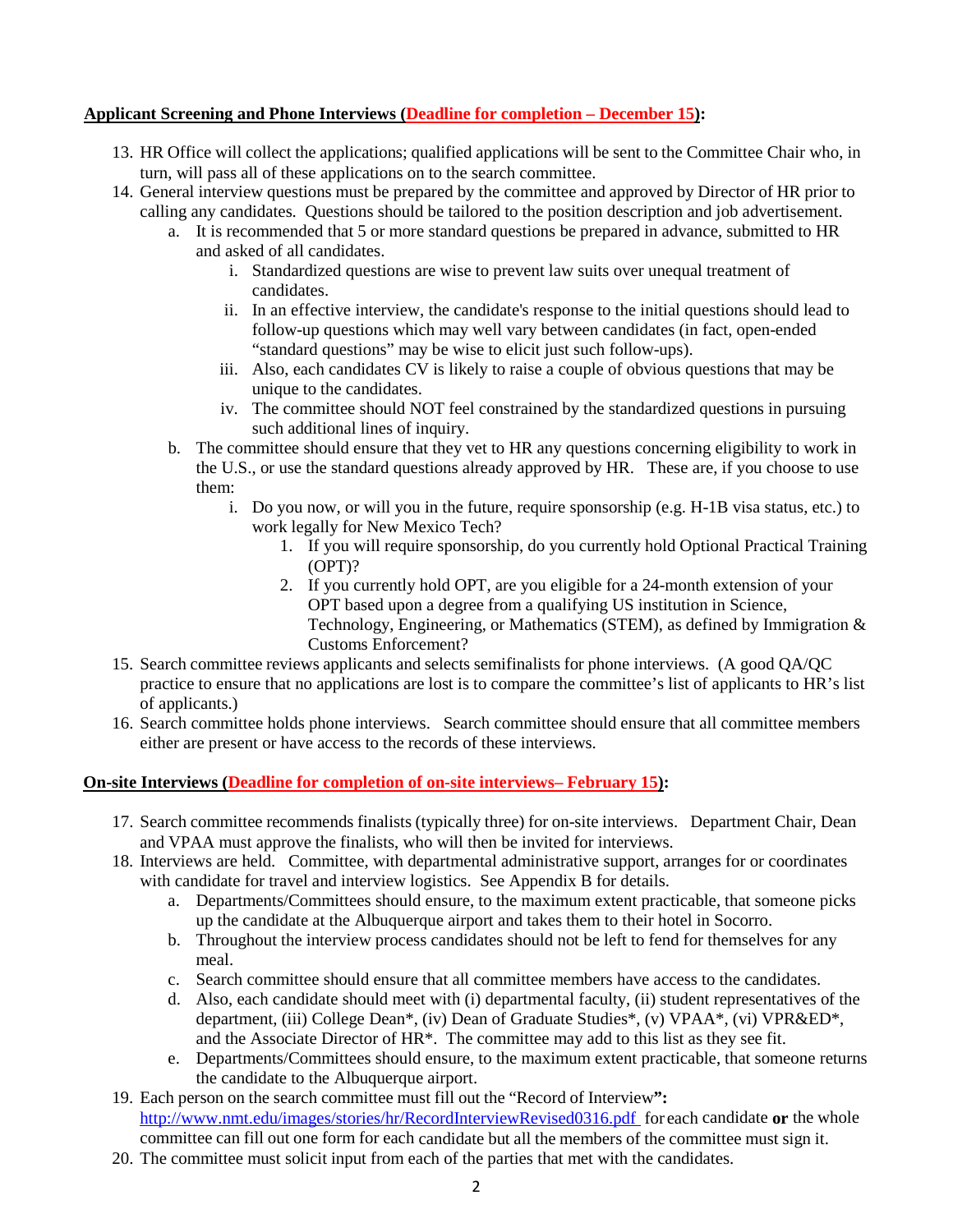- 21. After soliciting input, the committee should separate candidates into "acceptable" or "not acceptable", and rank the acceptable candidates.
- 22. Committee submits ranked list of acceptable candidates to Department Chair for his/her approval.

## **Selecting & Prioritizing Candidates and Making an Offer (Deadline for completion – February 28):**

- 23. Department Chair must obtain approval from the appropriate Dean and the VPAA before submitting final selection to the HR office.
- 24. Department Chair fills out the "Interview and Selection Summary Form" and sends to HR for approval**:** [https://www.nmt.edu/hr/docs/policies/INTERVIEW%20AND%20SELECTION%20SUMMARY.do](http://www.nmt.edu/images/stories/hr/Interview_and_Selecton_Summary_Form_Revised_0413.pdf)c. Any candidate listed on this form must receive an offer of employment, if the one(s) ahead turn down the offer; therefore only list the ones you would want to hire, i.e. don't list all of the candidates on this form.
- 25. HR and Affirmative Action offices will let Department Chair know when your selection is approved.
- 26. Led by the Department Chair, negotiations with the highest-ranked available candidate begin. Check with VPAA office and Financial Administrator for the constraints on the offer of salary, and negotiate details of the offer (salary, moving expenses, start-up funds, summer salary, etc.) with candidate via email or phone call.
- 27. Led by the Department Chair, negotiations about startup (summer salary, equipment purchases, etc.) should be negotiated with the VPR&ED. Once agreement is reached, Office of VPAA will issue offer letter to Department Chair that includes expectations for promotion and tenure as well.
- 28. Departments are welcome and encouraged to send the candidate a supplemental letter that explains with greater detail the departmental-specific expectations of faculty.
- 29. Department Chair prepares a PAF and sends to VPAA for approval. Please allow 3-5 business days for the processing of the PAF.

\* - or his/her representative.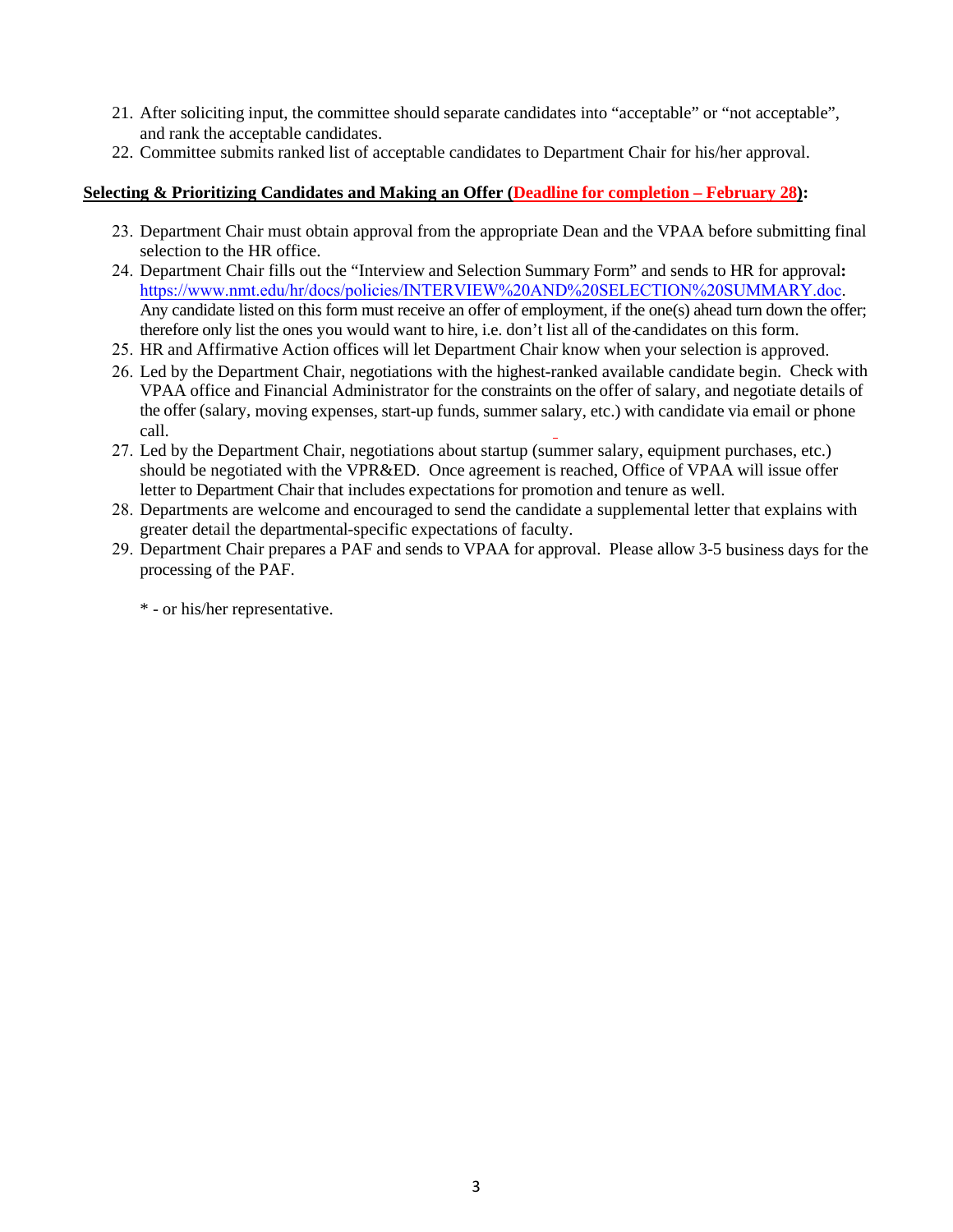# **Appendix A**

# **New Mexico Tech invites applications for Assistant Professor of (field/discipline goes here)**

**Position Description:** (details about the faculty position go here ...) The successful candidate will start at NMT by August of 2021, or no later than January of 2022.

**Department Description:** (details about the department, facilities, emphasis areas & strengths, kudos/sales pitch, etc. go here …)

(Below is boiler-plate language for all ads …)

**Application Deadline:** For best consideration please apply by Month, date, year. Inquiries should be directed to … dept info goes here…

**Equal Employment Opportunity:** NMT is committed to creating a community in which a diverse population can learn, live, and work in an atmosphere of tolerance, civility and respect for the rights and sensibilities of each individual. NMT is an Equal Opportunity Employer.

**Benefits:** Excellent benefits (health, vision, dental), tuition fee waiver, and a generous retirement plan.

**Regional Attractions:** New Mexico Tech is located in Socorro, in the scenic Rio Grande River Valley of central New Mexico, 75 miles south of Albuquerque with its many attractions, and 139 miles south of Santa Fe. Nearby mountains and desert canyons provide opportunities for excellent hiking, climbing, and mountain biking. The Bosque del Apache National Wildlife Refuge, located just south of Socorro along a major north-south flyway, offers some of the best birding in the USA.